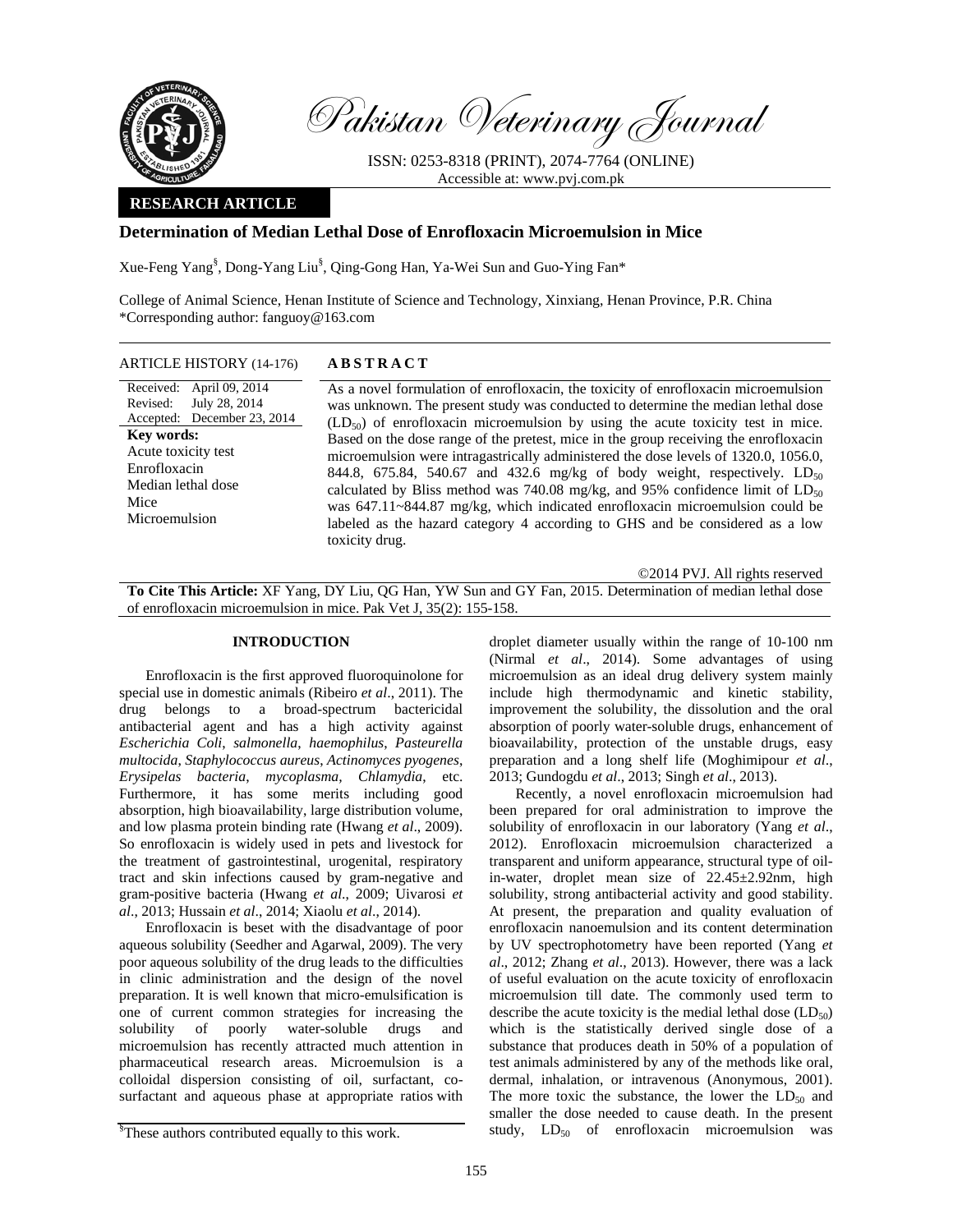determined by the acute oral toxicity test in mice. The results obtained from this present study would provide useful preliminary information on the toxic nature of enrofloxacin microemulsion which could be used to select doses for further short-term and subchronic toxicity tests.

## **MATERIALS AND METHODS**

**Drugs and solutions:** Enrofloxacin was purchased from Zhengzhou Fansheng Biotechnology Co. Ltd, the lot number was 20090930. Different concentration suspensions of enrofloxacin were made with the distilled water as the solvent.

Enrofloxacin microemulsion and blank microemulsion were all prepared according to the published method by Yang *et al*. (2012), but enrofloxacin was not added in blank microemulsion. In brief, 15.0% enrofloxacin was dissolved in the mixture of 3.0% isopropyl myristate, 28.8% polyoxyethylated castor oil-40 and 19.2% acetic acid, then mixed and drop-wise added 34% distilled water while continually stirring up to forming a clear transparent liquid which was enrofloxacin microemulsion prepared.

**Mice:** A total of 230 healthy Kunming mice of clean grade with the body weight of  $(20±2)$  g, half male and half female without multi-parity and pregnancy, were provided by Centre for Laboratory Animal of Xinxiang Medical University of China. Five mice which were raised in a plastic cage under controlled condition of temperature at  $22 \pm 2^{\circ}$ C, relative humidity of 50%~60% and artificial lighting set to12 h:12 h dark/light cycle, were allowed free access to water and standard commercial rodent diet. All animal experiments were reviewed and approved by the Institutional Animal Care and Use Committee of Henan Province of China.

**Pretest:** Pretests were conducted to estimate the dose range from 100 to 0% mortality caused by the drug so that the proper dose levels could be established for  $LD_{50}$ determination. Mice were acclimatized to the laboratory conditions for a week prior to the test. All 20 mice were randomly divided into 5 groups, 4 mice per group. Mice of each group were given by intragastric administration according to geometric concentration. After intragastric administration, the clinical symptoms and death number of mice were recorded, and the dose of 100% mortality caused by the maximum drug dose (a) and 0% mortality caused by the minimum drug dose (b) were determined by pretest respectively. Then under assumed condition of the group number (n) designed as 6, the dose geometric ratio (r) of official test was calculated according to the formula:  $r = \sqrt[n-1]{b/a}$ . And so did the dose range estimated from 100 to 0% mortality caused by enrofloxacin microemulsion respectively.

**Drug doses of acute oral toxicity test:** The doses of 100 and 0% mortality caused by enrofloxacin were 6870.0 mg/kg of body weight and 2250.0 mg/kg in the enrofloxacin pretest, respectively. In other words, a=6870.0 mg/kg and b=2250.0 mg/kg, then  $r=0.8$  when n=6 groups. Based on the result of pretest, six dose levels were ultimately required for establishing  $LD_{50}$  and the

doses used in enrofloxacin groups with each group comprised of ten mice were 6870.0, 5496.0, 4396.8, 3517.4, 2813.9 and 2251.1 mg/kg, respectively.

In enrofloxacin microemulsion pretest, the computing methods of the drug doses were also the same as that of enrofloxacin. The doses of 100 and 0% mortality were all 1320.0 and 430.0 mg/kg for enrofloxacin microemulsion, respectively. Six dose levels used in enrofloxacin microemulsion groups were all 1320.0, 1056.0, 844.8, 675.84, 540.67 and 432.6 mg/kg, respectively. At the same time, a corresponding blank microemulsion group was set as the control of enrofloxacin microemulsion at each dosage.

**Formal test of acute oral toxicity test:** 190 healthy Kunming mice were randomly divided into nineteen groups (10 mice in each group, half male and half female). Among the groups, one group was the mutual control group, and the other 18 groups were enrofloxacin, enrofloxacin microemulsion and blank microemulsion. Three dose groups which were 60 individuals in each dose group were further divided into 6 subgroups, respectively. The ratio of doses between adjacent groups was 0.8. Prior to dosing, the mice were fasted for 12 h to ensure that the dose was administered on an empty stomach, during which they were permitted to drink water freely. 10 mice in each group were administrated twice by gastric perfusion, all of which were treated at the administrated drug volume of 0.02 mL/g of body weight. Mice in the control group was administered the same amount of distilled water.

Toxic signs and symptoms of mice were observed for 24 h after dosing. Meanwhile, the numbers of deceased mice in each group were counted.

**Calculation of**  $LD_{50}$ **:**  $LD_{50}$  with 95% confidence limits was calculated by Bliss method using New Drug Statistic Treatment (NDST) software version 8.0 (Sun, 1998).

#### **RESULTS**

Toxic symptoms recorded during the test and LD<sub>50</sub> of **enrofloxacin:** Most of mice were observed such symptoms as repose, decreasing activities and tiredness after administration. Mice began to die at about 2 h and their death time focused on 2~5 h after dosing. The impending death mice appeared labored breathing, shiver, convulsion and death finally. There were no obviously visible abnormalities of important organs such as liver, kidney, heart, lungs, brain, spleen, thymus in death mice by necropsy, but the stomach of most mice contained drug and appeared tympany. Seven days later, the living mice were killed by cervical dislocation, and it could be found that all organs were normal. Death did not appear in control group which behaved normal appetite and activities during the test.

The mortalities of mice within 24 h were shown in Table 1.  $LD_{50}$  of enrofloxacin was calculated by Bliss software, its regression equation between the probits of mortalities (Y) and the log of doses (D) was derived as y  $(Probability) = -24.83 + 8.1899$  Log (D), LD<sub>50</sub> = 4387.6 mg/kg, 95% confidence limit of  $LD_{50}$  was 3869.1~5015.9 mg/kg,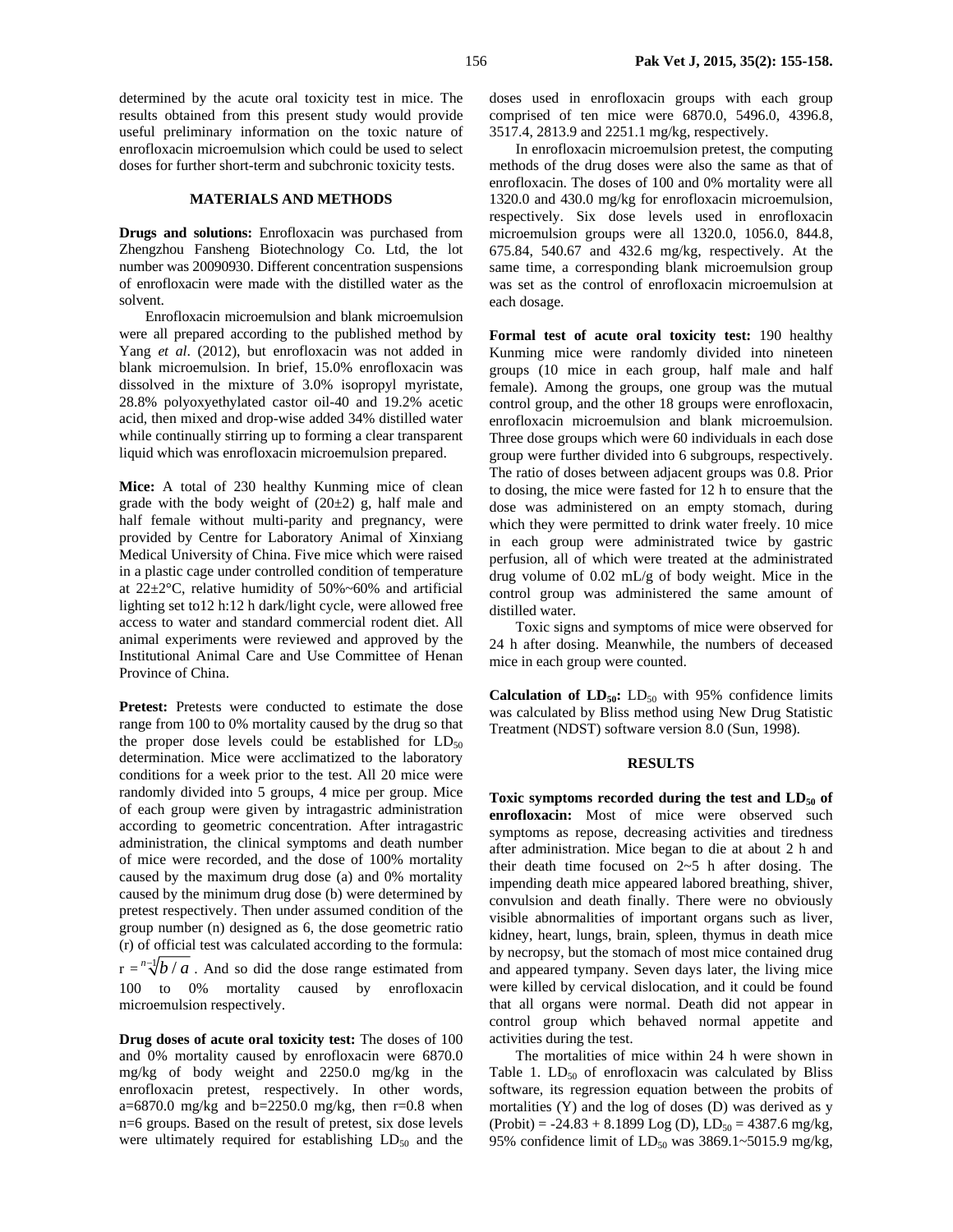$LD_5 = 2763.0$  mg/kg,  $LD_{95} = 6967.4$  mg/kg, indicating that enrofloxacin was a low toxic substance.

Toxic symptoms recorded during the test and LD<sub>50</sub> of **blank microemulsion:** After intragastric administration, the mice exhibited decreased activities, prone immovability, lassitude, dispiritment, shiver, tired crouch and insensitivity to outside stimulation. Their feed and water intake declined and prior to the death, mice were observed restlessness, convulsion or asthenia and tachypnea. Mice started to die at about 1 h after administration. The dead mice anatomized were found a tympany stomach with the drug, and other abnormalities were not discovered. Seven days later, the survival mice were killed by cervical dislocation and their all organs such as hearts, livers, spleens, lungs, kidneys, stomachs were not found abnormalities.

The death numbers in 24 h were shown in Table 2. Based on Bliss method, the regression equation of  $LD_{50}$  of blank microemulsion was y (Probit)  $= -18.833 + 8.2503$  Log (D),  $LD_{50} = 773.89$  mg/kg. The 95% confidence limits of LD<sub>50</sub>, LD<sub>5</sub> and LD<sub>95</sub> was 681.65~879.95, 488.99 and1224.8 mg/kg, respectively. It could be concluded that blank microemulsion had a low toxicity.

Toxic symptoms recorded during the test and  $LD_{50}$  of **enrofloxacin microemulsion:** The toxic symptoms and anatomy results of the mice administrated by enrofloxacin microemulsion were corresponding to those of mice treated with blank microemulsion.

The death numbers in 24 h were shown in Table 3. The regression equation of  $LD_{50}$  in enrofloxacin microemulsion group was y (Probit) = -17.015+7.6725 Log (D),  $LD_{50}$  = 740.08 mg/kg, 95% confidence limit of  $LD_{50}$  was 647.11~844.87 mg/kg, LD<sub>5</sub> = 451.74 mg/kg, LD<sub>95</sub> = 1212.50 mg/kg, indicating that enrofloxacin microemulsion were higher toxic than enrofloxacin, belonged to a low toxicity substance and the toxicity was mainly caused by blank microemulsion.

#### **DISCUSSION**

The acute toxicity test is generally the first step of safety evaluation of preclinical new drugs. It provides data on the relative toxicity likely to arise from a single or brief exposure. More toxicology characteristics of new drugs can

**Table 1:** The results of the acute toxicity test of enrofloxacin

| be obtained from the test as many as possible when new                  |
|-------------------------------------------------------------------------|
| drugs are researched, and toxicity intensity data can also be           |
| provided to judge whether candidate new drugs has values                |
| of research and development in early stage. $LD_{50}$ is the            |
| most important parameter index to evaluate the acute                    |
| toxicity and the basic standard of the acute toxicity                   |
| classification or hazard category of different drugs. It not            |
| only provides the information on health hazards likely to               |
| arise from short-term exposure, but also contributes to                 |
| establish a dose regimen in subsequent sub-chronic and                  |
| chronic toxicity test studies when no other toxicology                  |
| information is available. There are many methods used in                |
| calculating LD <sub>50</sub> such as the graphical method of Miller and |
| Tainter, arithmetical method of Karber and statistical                  |
| approach which include up-and-down procedure, fixed                     |
| dose procedure, acute toxic class method, Bliss method,                 |
| and sequential grouping method (Igbinosa et al., 2013).                 |
| Among the different methods, the most classic, precise and              |
| sensitive method is Bliss method which is still the preferred           |
| statistical method (Li et al., 1995; Igbinosa et al., 2013).            |
| Moreover, the method was also recommended for the                       |
| calculation of $LD_{50}$ by guiding principles of preclinical           |
| toxicology research of new drugs in China. In the present               |
| study, Bliss method was used for determination of $LD_{50}$ of          |
| enrofloxacin microemulsion in mice by intragastric                      |
| administration.                                                         |

As an antibiotic that is effective in treating a wide range of infections, enrofloxacin has been used specially for many years in clinical animals. In order to compare with  $LD_{50}$  of enrofloxacin microemulsion under the same conditions controlled,  $LD_{50}$  of enrofloxacin was firstly determined by the acute toxicity test. Its  $LD_{50}$  for the laboratory mice was 4387.6 mg/kg in the present study, which was agreed with 4336 mg/kg reported (Enrofloxacin, CAS 93106-60-6). According to Globally Harmonized System (GHS) of Classification and Labeling of Chemicals (Anonymous, 2001), it should be classified as the hazard category 5 which meant it had a relatively low acute toxicity hazard.

 $LD_{50}$  of enrofloxacin microemulsion in mice by intragastric administration was 740.08 mg/kg, which was lower than that of enrofloxacin. It could be labeled as the hazard category 4 according to GHS and be considered as a low toxicity drug. Because  $LD_{50}$  of blank microemulsion was 773.89 mg/kg, and the toxic symptoms and pathological observation of mice treated were similar

| <b>Table II</b> The Federal of the acate toxicity test of em onoxacin |            |             |          |              |               |                     |                   |
|-----------------------------------------------------------------------|------------|-------------|----------|--------------|---------------|---------------------|-------------------|
| Dose                                                                  | Log of     | No. of mice | No. of   | No. of death | Mortality (%) | Experimental probit | Regression probit |
| (mg/kg)                                                               | $dose$ (D) |             | survival |              |               | unit $(Y)$          | unit $(Y)$        |
| 6870.0                                                                | 3.8370     |             |          | 10           | 100           |                     | 6.5948            |
| 5496.0                                                                | 3.7400     | 10          |          |              | 70            | 5.5240              | 5.8011            |
| 4396.8                                                                | 3.6431     | 10          |          |              | 50            | 5.0000              | 5.0075            |
| 3517.4                                                                | 3.5462     | 10          |          |              | 20            | 4.1585              | 4.2137            |
| 2813.9                                                                | 3.4493     | 10          |          |              |               | 3.7183              | 3.4200            |
| 2251.1                                                                | 3.3524     | ١0          | 10       |              |               |                     | 2.6263            |

**Table 2:** The results of the acute toxicity test of blank microemulsion

| Dose    | Log of  | No. of mice | No. of   | No. of death | Mortality | Experimental probit | Regression probit |
|---------|---------|-------------|----------|--------------|-----------|---------------------|-------------------|
| (mg/kg) | dose(D) |             | survival |              | (%)       | unit $(Y)$          | unit $(Y)$        |
| 1320.0  | 3.1206  | 10          |          | 10           | 100       |                     | 6.9132            |
| 1056.0  | 3.0237  | 10          |          |              | 80        | 5.8415              | 6.1137            |
| 844.8   | 2.9268  | 10          |          |              | 60        | 5.2529              | 5.3142            |
| 675.8   | 2.8298  | 10          |          |              | 40        | 4.7471              | 4.5144            |
| 540.6   | 2.7329  | 10          |          |              | 10        | 3.7183              | 3.7146            |
| 432.6   | 2.6360  | 10          | ۱0       |              | 100       |                     | 2.9152            |